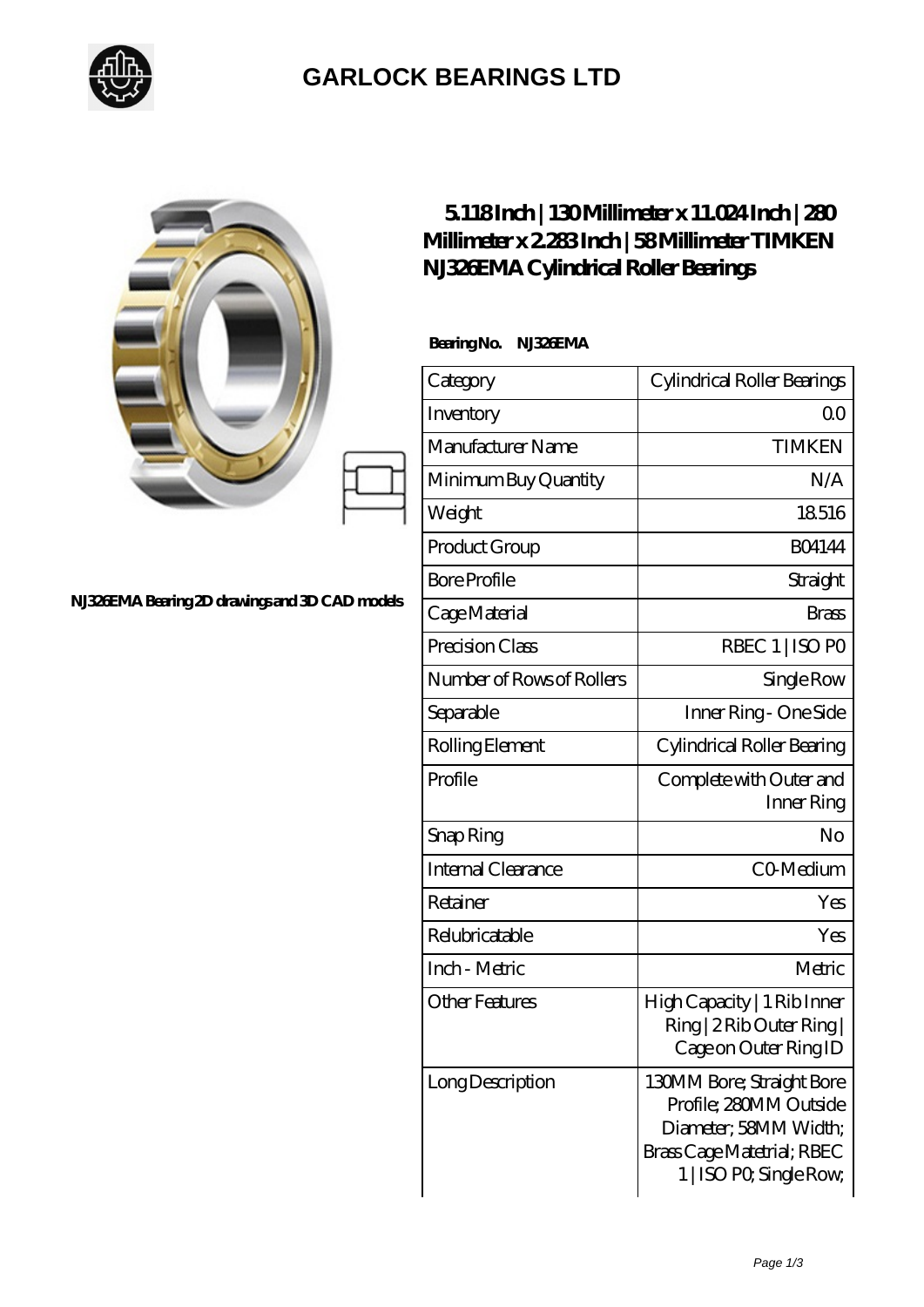

## **[GARLOCK BEARINGS LTD](https://m.letterstopriests.com)**

|                                                               | Inner Ring - One Side<br>Separable; No Snap Ring;<br>Relubricatable; CO Medium<br>Inter |
|---------------------------------------------------------------|-----------------------------------------------------------------------------------------|
| Category                                                      | Cylindrical Roller Bearings                                                             |
| <b>UNSPSC</b>                                                 | 31171547                                                                                |
| Harmonized Tariff Code                                        | 8482500000                                                                              |
| Noun                                                          | Bearing                                                                                 |
| Manufacturer URL                                              | http://www.timken.com                                                                   |
| Manufacturer Item Number                                      | NJ326EMA                                                                                |
| Weight/LBS                                                    | 40.785                                                                                  |
| B                                                             | 2,283Inch   58Millimeter                                                                |
| D                                                             | 11.024 Inch   280 Millimeter                                                            |
| d                                                             | 5.118Inch   130Millimeter                                                               |
| Design Units                                                  | <b>METRIC</b>                                                                           |
| Bearing Weight                                                | 185Kg                                                                                   |
| Type                                                          | ΝJ                                                                                      |
| <b>Tapered Bore</b>                                           | N                                                                                       |
| d - Bore                                                      | 130mm                                                                                   |
| D - Outer Diameter                                            | $280$ mm                                                                                |
| C - Inner Ring Width                                          | 58000mm                                                                                 |
| B - Outer Ring Width                                          | 58000mm                                                                                 |
| CO-Static Radial Rating                                       | 753000N                                                                                 |
| C - Dynamic Radial Rating <sup>1</sup>                        | 701000N                                                                                 |
| Reference Thermal Speed<br>Rating (Grease)                    | 2000                                                                                    |
| Reference Thermal Speed<br>Rating $\left(\text{Oil}\right)^2$ | 2300                                                                                    |
| Cg-Geometry Factor <sup>3</sup>                               | 0.1065                                                                                  |
| R - Inner Ring To Clear<br>Radius <sup>4</sup>                | 30mm                                                                                    |
| r - Outer Ring To Clear<br>Radius <sup>5</sup>                | 30mm                                                                                    |
| da - Inner Ring Backing<br>Diameter                           | $16000$ mm                                                                              |